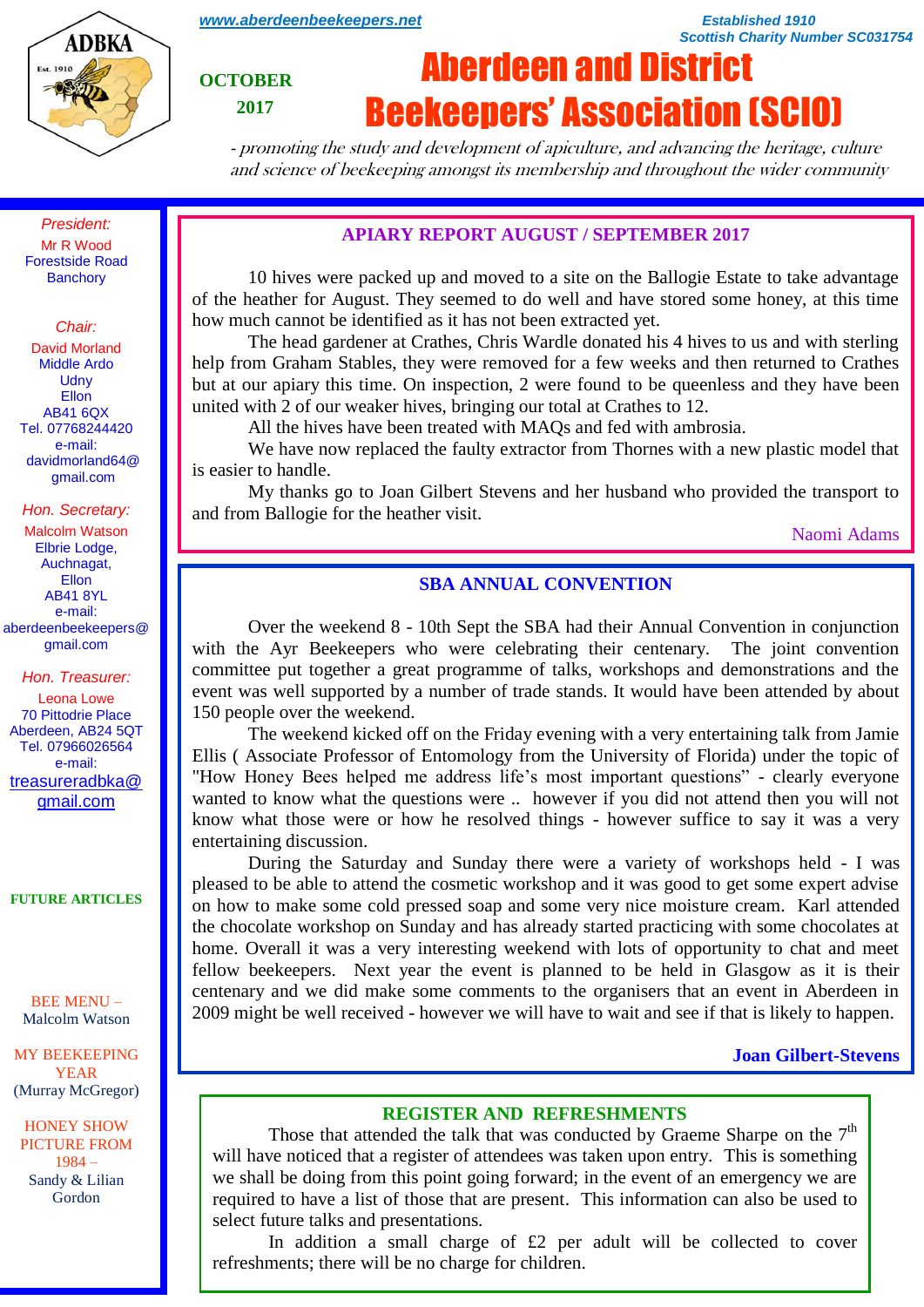## MY BEEKEEPING YEAR **By Murray McGregor, Professional Bee farmer.**

## **September - November**

My season starts in September when all my colonies are at the heather moors of Scotland waiting for us to harvest the honey crop.

The first thing we do is remove the bees from the honey crop within the hive. We do this by using a New Zealand type clearing board which normally clears all the bees in a matter of hours and in my opinion it offers several advantages over the alternatives. See Note 1.

Once the supers are cleared from the bees we remove them from the hive and go through the brood box and remove any old comb and replace it with fresh frames with wax foundation. The colonies are over wintered on a full complement of frames. In season we typically replace 25,000 sheets of foundation over approximately 2,500 hives. See Note 2.

The bees are then transported from the heather moors to the lowlands where they are fed and over wintered. Each colony is fed 14 kg of invert syrup bee food with an Ashford type polystyrene feeder. We try and have all the colonies fed by Guy Fox night. See Note 3 & 4.

**Note 1**. The New Zealand type of clearing board has two holes on the opposite corners of the board where the bees go through the board and out the underside. On the underside there is a gap on an external corner which the bees can pass through. Bees look for holes on the inside of a corner but a hole on an outer corner is less easily found by the bees so once the bees are through they are unlikely to find their way back. The bees congregate on the centre of the board before they make their way down between the frames hence this design with two bee escapes on opposite corners is better than the design with central bee escapes.





**Note 2**. Removing old brood frames helps prevent the build-up of pathogens that can be harmful to the colony. Wax brood frames that are drawn by the bees in the autumn, gives the best foundation because the bees do not create drone cells and they are active on the wax at a relatively quiet time of year for them. In the spring when they need space in the brood nest the wax is already prepared for them.

**Note 3.** Each colony is given exactly 14 kg of invert bee feed syrup. I have found that this is exactly the correct quantity to see them through to the spring, if they are given more food than this then it creates congestion in the brood nest and limits the Queen's laying in the Autumn. Should the colony not take the 14 kg of syrup then the feeder is left on the hive. In December a colony in a polystyrene hive can still take syrup down to the brood nest, colonies in a wooden hive tend to stop taking syrup down to the brood nest in November.

**Note 4.** Bee fondant may be fed as a supplement to syrup not instead of syrup. Should the colony not take the full 14 kg of syrup then the shortfall can be fed as fondant. For example if only 6 kg of syrup have been taken by the bees then the shortfall of 8 kg may be made up by adding 8 kg of fondant.

When feeding fondant it should be fed inside a plastic bag or if the fondant is purchased in plastic bags it should be left in the bag. To allow access for the bees a narrow strip about an inch wide should be cut from the plastic and the bag should be laid flat on the frames with the cut strip crossing the frames to allow the bees on adjacent frames access to the fondant. If the fondant is removed from the plastic it can turn hard and unpalatable to the bees and the bees are unable to eat it.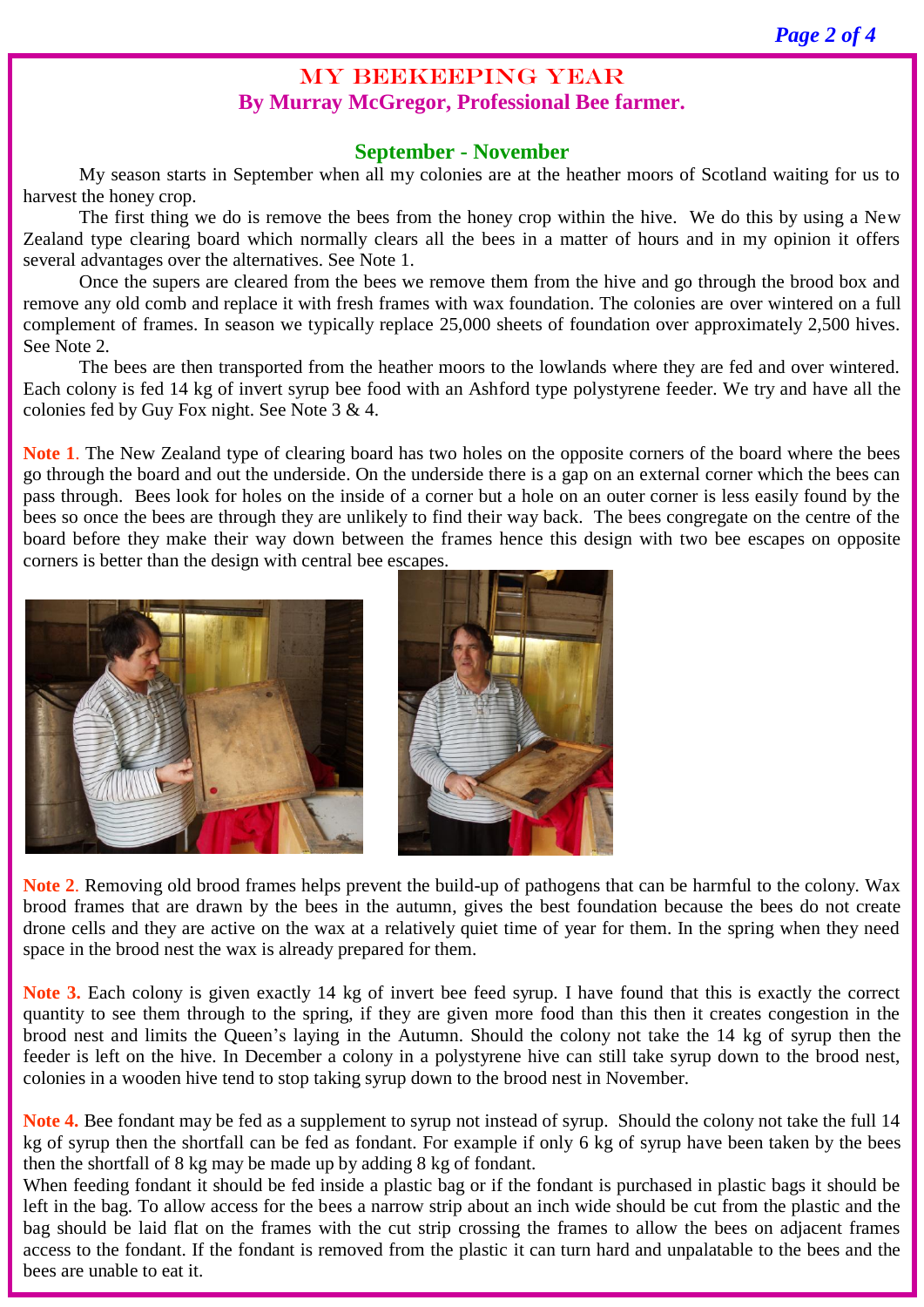## Members' Events *Page 3 of 4*

## **OCTOBER 19th – 7:30p.m. "First Attempts at Queen Rearing"**

Kemnay Community Bee Group

-Kemnay Village Hall, AB51 5SS

Yvonne Davidson and friends from Tarland Bee Group will entertain us with a talk about their fledgling Queen Rearing Project, and the adventures they have had producing queens and nucs. This will be an informal talk which promises to be fun as well as enlightening.

Anyone interested in honeybees and beekeeping is welcome to attend. Access to the Friendship room is via the rear door of the Hall. There will be a small charge of  $\pounds 2$  to cover refreshments.

## **OCTOBER 21ST – 2 P.M. ABERDEEN AND DISTRICT BEEKEEPERS ASSOCIATION** HONEY SHOW

Kinellar Community Hall. AB21 0JQ

The annual honey show is the highlight of our year. Help make this year's show the most successful ever by setting aside your best jars of honey, cut comb, sections, mead, candles, handicrafts or wax, all of which can be entered.

It's not only fun to show some of the results of your hard work, but also to see what other members have managed to achieve with their year's beekeeping.

The honey show has dozens of entry classes and categories; there are lots of opportunities to get involved. As well as honey, you can enter beeswax, mead, art, needlework, baking, photographs and more. Don't forget our 'gift table', which consists of show entries that are subsequently gifted to a local charity.

Even if you're not able to enter this year, why not come along to see what it's all about? There'll be beekeeping equipment and books to browse, fine refreshments to enjoy and an opportunity to blether with other beekeepers about the highs and lows of the season.

At this year's honey show you will have the opportunity to purchase honey that has been harvested from our association bees whilst at Crathes Castle and on the heather moors. Please note that only ADBKA honey obtained from our training apiary will be offered for sale, member's honey sales will not be permitted.

In addition to being able to deliver your honey show entries between 8 am and 10 am on the morning of the show you can also drop of your entries on the Friday before the show between 6pm and 7 pm. Entries to be delivered to a member of the show committee at Kinellar Community Hall together with a completed entry form.

## **NOVEMBER 11TH** – 10 a.m. **SBA written examinations.**

The examinations will take place at Curl Aberdeen on the Lange Stracht. AB15 6LN

## **NOVEMBER 18TH** – 10 – 4 p.m. **SKEP MAKING WORKSHOP with Bryce Reynard –**

Kinellar Community Hall AB21 0JQ. The course will teach you how to create your

own skep which you will be able to take home at the end of the workshop. The cost of the course is £20 per person and must be pre-booked in advance.

Please contact Malcolm Watson to book your place on this course in writing to Malcolm Watson, Elbrie Lodge, Auchnagat, Ellon.AB41 8YL or e-mail: [aberdeenbeekeepers@gmail.com](mailto:aberdeenbeekeepers@gmail.com)

## .**NOVEMBER 18TH SCOTTISH NATIVE HONEY BEE SOCIETY WINTER WORKSHOP- "IDENTIFY THOSE NATIVE BEES !"**

An interactive hands on workshop open to all SNHBS members which will arm you with the skills to identity black bees. Free admission but open to SNHBS members only. To join visit<http://www.snhbs.scot/> and once members you will be given a link to the ticketing for this workshop. The day will include training on image analysis, microscopy, wing morphometry, demonstration of simple DNA analysis and a discussion about a large scale survey of Scotlands bees starting next year.

> Day runs from 10.00 – 16.00 and will include teas and coffees. Spaces limited to 60. Zoology building- University of Aberdeen